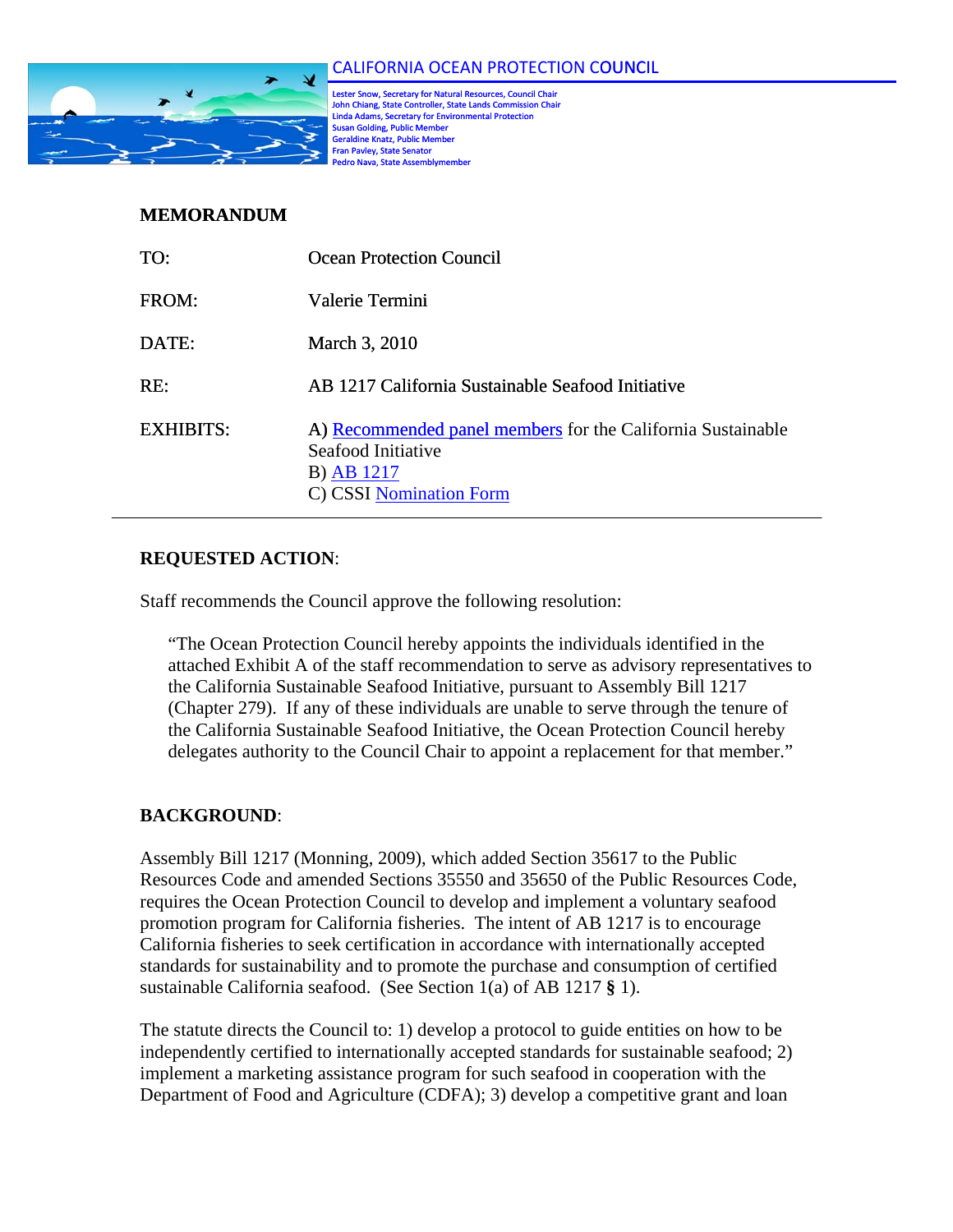program to help fisheries become certified as sustainable when funded by the legislature; and 4) design a label or labels that may be used exclusively to identify seafood caught in California. This memorandum provides an initial overview of the program, with a focus on the first task (development of a protocol).

The statute stipulates that the protocol is to be developed in a transparent process and adopted by the Council in a public meeting. In addition, the Council will need to identify in a public document that the standards developed meet or exceed the Guidelines for the Eco-labelling of Fish and Fishery Products from Marine Capture Fisheries promulgated by the Food and Agriculture Organization of the United Nations (FAO). It is not envisioned that the OPC or staff will certify fisheries in California; rather the purpose will be to guide entities on how to become certified as sustainable through existing organizations.

## **Need**

 $\overline{a}$ 

The need for sustainable fisheries and the conservation of marine biodiversity are widely recognized<sup>[1](#page-1-0)</sup>. California's growing population, the increasing worldwide demand for seafood, and the accumulating stresses on marine and coastal habitats create a challenge to sustaining our living marine resources and activities associated with them.<sup>[2](#page-1-1)</sup> Ecolabelling schemes, such as the Marine Stewardship Council (MSC), the Agreement on the International Dolphin Conservation Program (AIDCP), and Naturland, are increasingly perceived as a way to maintain the productivity and economic value of fisheries while providing incentives for improved fisheries management and the conservation of marine biodiversity.

Over the past century, the increasing demand for seafood has had huge implications for marine species and ocean ecosystems. The adoption of increasingly powerful technologies has led to a massive increase in global fishing capabilities. The demand for seafood in the U.S. is large. Annually, the U.S. consumes about 16 pounds of seafood per capita, which represents about \$69.8 billion in revenue (\$46.8 billion at foodservice and \$22.7 at retail, with industrial seafood products accounting for the remaining \$389.4 million).<sup>[3](#page-1-2)</sup> Californians consume even more, due to a higher degree of healthconsciousness, and proximity to the coast. This has both national and international implications for California's economy, since a portion of California's fisheries is exported to foreign nations, and because the national and California markets are growing. The more California can effectively manage its fisheries for optimal sustainable productivity, the greater the opportunity for an increase in foreign trade, thus reducing the  $s$ eafood trading deficit, $\frac{4}{3}$  $\frac{4}{3}$  $\frac{4}{3}$  while simultaneously providing incentives for Californians to

<span id="page-1-2"></span><sup>3</sup> Fisheries of the United States 2008. Available at:

[http://www.st.nmfs.noaa.gov/st1/fus/fus08/fus\\_2008.pdf](http://www.st.nmfs.noaa.gov/st1/fus/fus08/fus_2008.pdf)

<span id="page-1-0"></span><sup>1</sup> *Science* 3 November 2006: Vol. 314. no. 5800, pp. 787 – 790 DOI: 10.1126/science.1132294 2

<span id="page-1-1"></span><sup>&</sup>lt;sup>2</sup> Dept of Fish and Game and California Sea Grant, California's Living Marine Resources: A Status Report (2001).

<span id="page-1-3"></span><sup>&</sup>lt;sup>4</sup> The United States currently imports 84% of its seafood supply. The U.S. seafood trade deficit is \$9.4 billion, second only to oil in the natural resources category. Sea Grant Legal Program accessed at: http://masglp.olemiss.edu/Water%20Log/WL29/29.3aquaculture.htm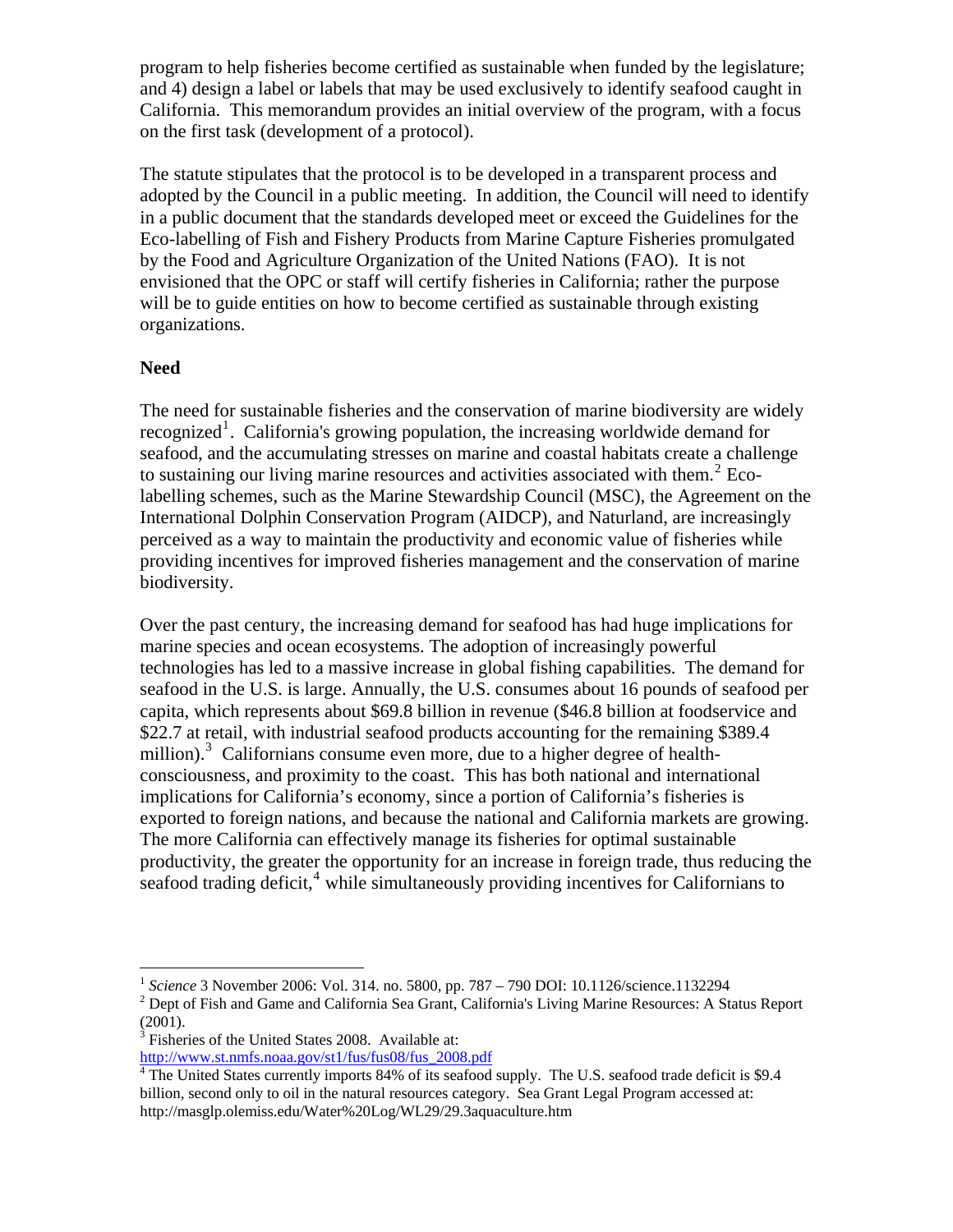buy locally caught seafood. Buying local seafood helps reduce energy demands, mitigates climate change, and supports local fishermen.<sup>[5](#page-2-0)</sup>

In adopting AB 1217, the Legislature found that:

- California fisheries have been at the forefront of efforts to protect and restore fish stocks and engage in responsible and sustainable fishing practices;
- Within the commercial fishing sector there are a variety of existing methods and practices that can reduce the environmental impacts of seafood production;
- Market-based approaches informed by consumer demand, including product differentiation, labeling, and marketing, can provide incentives to improve the sustainability of seafood production; and
- Some California fisheries have adopted sustainable practices consistent with internationally accepted standards and should be recognized in the marketplace and others should be encouraged to do so.

# **Components of AB 1217**

There are four main components of AB 1217. OPC is required to: 1) develop a protocol to guide entities on how to become independently certified; 2) develop a marketing assistance program; 3) develop a grant and loan program; and 4) develop a label for California sustainable seafood.

## **1) Develop a protocol (standards) to guide entities on how to be independently certified to internationally accepted standards for sustainable seafood**

To meet the requirements of AB 1217 in developing standards for sustainable California fisheries, the OPC's protocol must encompass standards that meet or exceed the Guidelines for the Eco-labelling of Fish and Fishery Products from Marine Capture Fisheries promulgated by the Food and Agriculture Organization of the United Nations  $(FAO)$ , and conform to the following principles (outlined in Section 35550(c)(2)(A)-(C)):

(A) A fishery must be conducted in a manner that does not lead to overfishing or depletion of the exploited populations and, for those populations that are depleted; the fishery must be conducted in a manner that demonstrably leads to their recovery.

(B) Fishing operations should allow for the maintenance of the structure, productivity, function, and diversity of the ecosystem, including habitat and associated dependent and ecologically related species on which the fishery depends.

(C) The fishery is subject to an effective management system that respects local, national, and international laws and standards and incorporates institutional and operational frameworks that require use of the resource to be responsible and sustainable.

The FAO Guidelines are applicable to programs designed to certify and promote labels for products from well-managed marine capture fisheries and focus on issues related to the sustainable use of fisheries resources. The Guidelines state that an eco-labelling

<span id="page-2-0"></span> $\overline{a}$ <sup>5</sup> Kildow et al. 2005. California's Ocean Economy: Report to the California Resources Agency. Prepared by the National Ocean Economics Program. Available at: [http://www.resources.ca.gov/press\\_documents/CA\\_Ocean\\_Econ\\_Report.pdf](http://www.resources.ca.gov/press_documents/CA_Ocean_Econ_Report.pdf).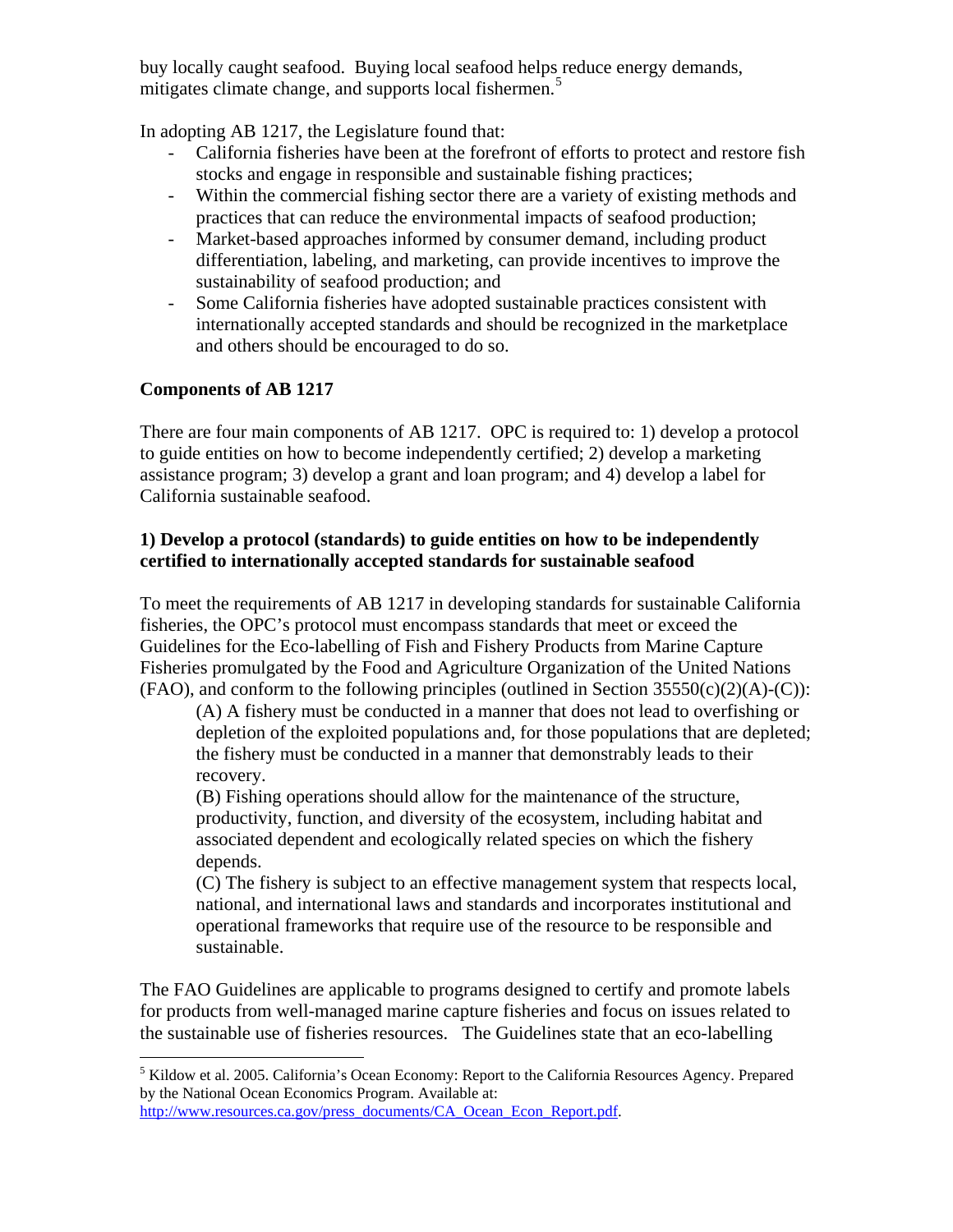scheme for fisheries should, among other things, recognize the sovereign rights of states; be voluntary, market-driven, transparent, non-discriminatory, and based on best available scientific information; allow for fair trade and competition; establish clear accountability; and meet the minimum substantive criteria outlined in the Guidelines. Substantive requirements are specified for fishery management systems, fishery stocks, and impacts of the fishery on the larger ecosystem. The Guidelines state that the setting of standards is among the most critical tasks of any eco-labelling scheme.

#### *Panel Selection Process*

To meet the requirements of SB 1217, OPC staff has been working to convene a California Sustainable Seafood Initiative Advisory Panel. In January 2010, staff sent out a request for nominations for the CSSI Advisory Panel (Exhibit C). This request included categories for representatives from; state or federal fishery management agencies, non-governmental organizations (NGOs), the commercial fishing industry, fish processors, fish retailers or traders, restaurateurs, public health/nutrition officials, fishing port officials, and the scientific community.

All nominations, including self-nominations, were asked to use the CSSI nomination form (Exhibit C). Each complete nomination included:

- Submitter's name, organization and contact information
- Nominee's name, organizational affiliation, and contact information including email address, telephone number, and mailing address
- The category for which the nominee is being nominated to represent (i.e., scientist, processor, fishing representative, NGO)
- Not more than two paragraphs explaining why the nominee would be a good representative for the category for which they have been nominated
- Whether the nominee has been contacted and is willing to serve.

After receiving the nominations, staff ranked the nominees based on the following criteria: experience and knowledge of sustainable seafood standards, time availability, geographical balance, diversity of views and opinions, the ability and willingness to represent others within their category (i.e., candidates for the processor slot should be willing to bring in ideas from other processors not on the Advisory Panel), and their willingness and ability to work in a group dynamic.

OPC staff and the OPC science advisor have reviewed nominations and recommended candidates from each of the groups mentioned above based on professional qualifications and the need for balanced representation in terms of disciplinary representation, perspectives, affiliations, and geography.

After all nominations were reviewed and ranked, staff now recommends the following individuals with the overall highest qualifications from each sector: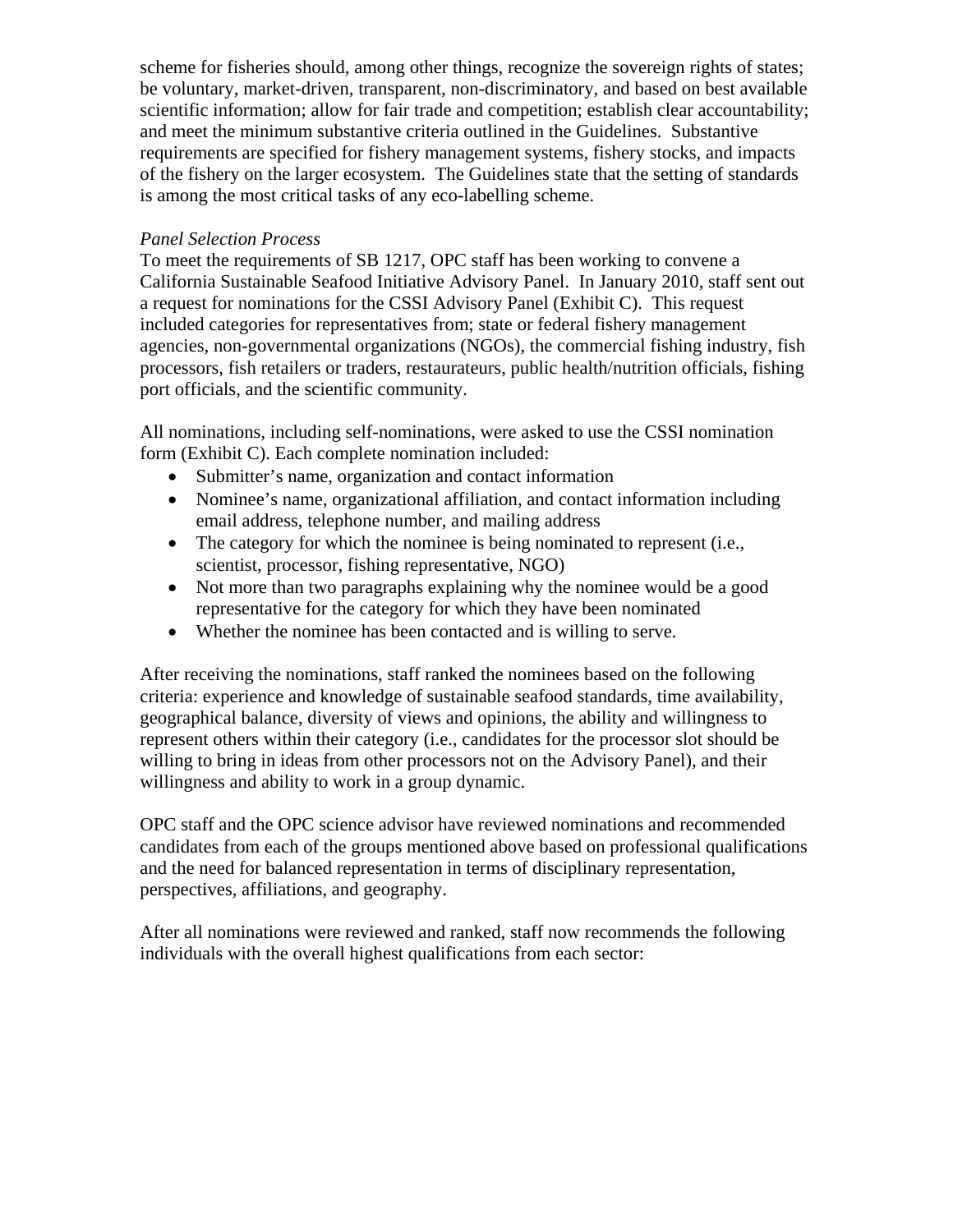#### *Recommended CSSI Advisory Panel Members*

#### **Fish processor, Trader, Retailer Representatives**

**Logan Kock** is the purchasing director for Santa Monica Seafood Company. Kock served as a founding member of the Aquarium of the Pacific's Sustainable Seafood Forum in 2004. He has participated the last 6 Seafood Choices Alliances Summits and in sustainable seafood panel presentations at the Boston Seafood Show, Seafood Choices Alliance and Western Restaurant Show. He is responsible for Santa Monica's Seafood Champion nomination in 2009 and MSC certification in 2007. His integrity, passion for and deep interest in responsible seafood sourcing gave the Monterey Bay aquarium confidence enough to select Santa Monica Seafood to be the first participant in their Seafood Distribution Program in 2009. Mr. Kock has more than 40 years working in various aspects related to ocean health, from a fishery biologist to a national seafood restaurant chain purchasing director to VP purchasing at Santa Monica Seafood.

**Paul Johnson** founded the Monterey Fish Market in 1979, a business that sells sustainably-captured and cultured seafood and promotes ocean conservation. A former chef and the co-author of *The California Seafood Cookbook,* Mr. Johnson currently serves on the advisory board of the Monterey Bay Aquarium's Seafood Watch Program and has published the book *Fish Forever: The Definitive Guide to Understanding, Selecting, and Preparing Healthy, Delicious and Environmentally Sustainable Seafood*. Mr. Johnson also currently serves on the Dungeness Crab Task Force.

**Matthew Owens** directs program management, business development, and internal operations at FishWise. He and his team of Program Managers understand and respond to the needs of existing FishWise member retailers and distributors while developing innovative, customized programs for new business partners. This direct involvement with production along with daily supplier interactions through his work at FishWise provides him a strong grasp of the seafood supply chain. Mr Owens holds a master's degree from UCSD in Environmental Economics and Policy with a Marine Resource Emphasis, and graduated with honors. Prior to joining FishWise, Matt's graduate work was focused on the credibility and cost-benefit of MSC certification, a certification/ecolabel that is fully compliant with UNFAO's Guidelines for the Eco-labeling of Fish and Fishery Products from Marine Capture Fisheries.

**Tim o'Shea** is a co-founder and the Chairman of CleanFish. Previously, Mr. o'Shea served as Director of Policy for the Council on the Environment of New York City, and a strategic consultant to environmental and conservation agencies. Mr. o'Shea spent years facilitating multi-stakeholder events involving public utilities including the Sacramento Municipal Utility District (SMUD), where he refined his skills in listening to multifaceted problems. Mr. o'Shea was awarded the 2008 Innovation in Business Award from the Social Venture Network for developing a market-driven response to the seafood sustainability crisis in his founding of CleanFish.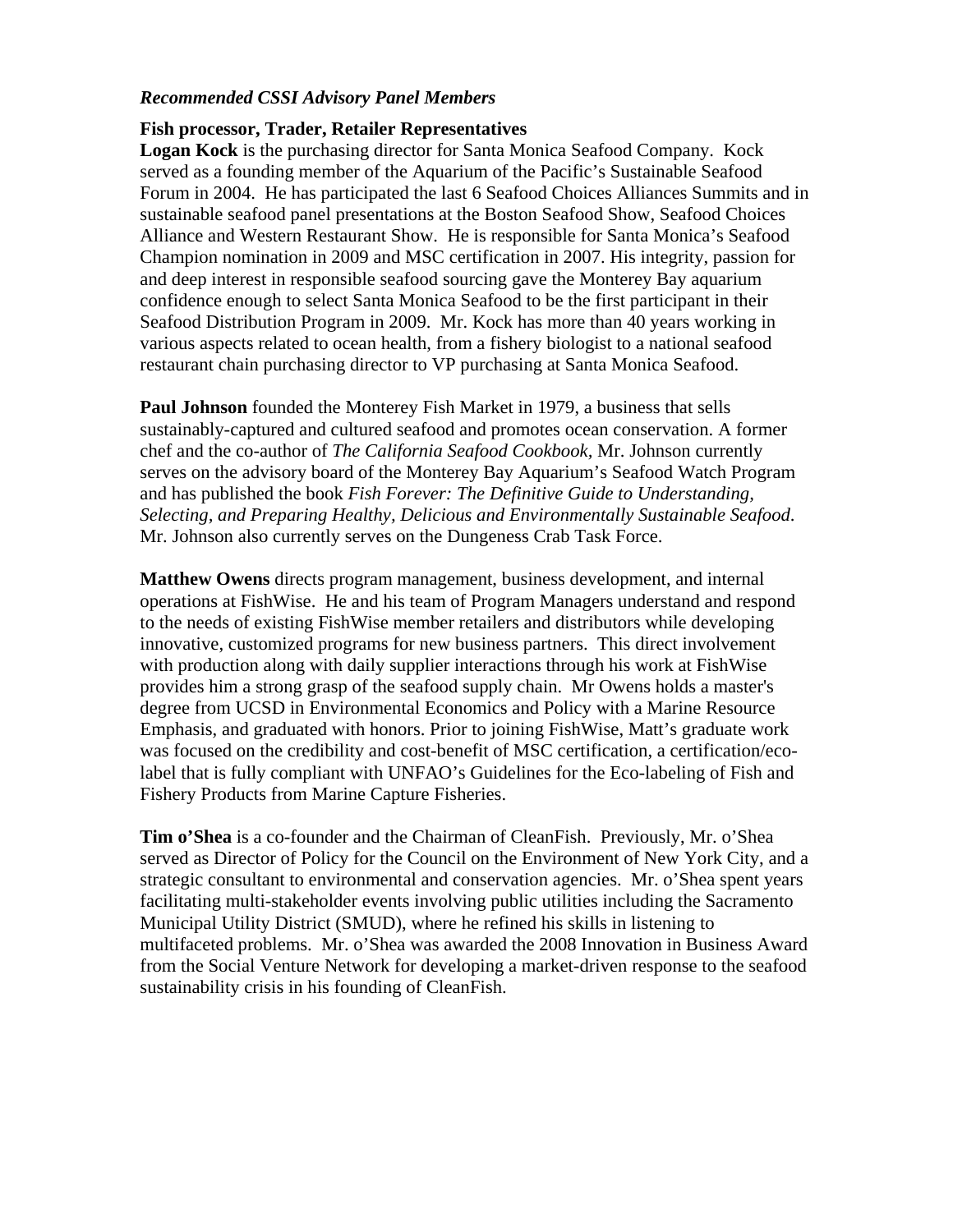## **Restaurant Representatives**

**Cynthia Walter** is co-owner of Passionfish Restaurant in Pacific Grove, California. Bon Appetit Magazine recognized Cindy and her husband Ted as "sustainable seafood experts," in its "Best of 2006" cover focus, which was published in January of 2007. At the same time, Passionfish is of one of the few Monterey County restaurants to hold a Zagat rating and has earned the Wine Spectator Award of Excellence each year since 1998. The Walters were both inducted into the California Restaurant Association "Hall of Fame" in recognition of their work. The Monterey Bay National Marine Sanctuary Advisory Council and the Association of Monterey Bay Area Governments presented her with the "Sanctuary Reflections" Award for outstanding business practices. In January of 2008, The Seafood Choices Alliance named her one of 10 finalists for the Annual Seafood Champion Awards. And in March 2008, she was named Woman of the Year for the 27th Assembly District.

**Patricia Unterman** is chef and co-owner of the Hayes Street Grill in San Francisco. She also writes for the San Francisco Examiner newspaper, often exploring issues of sustainability. In addition, Ms. Unterman was a founding member of Cuesa that established the Ferry plaza farmers market and often works with slow food and other groups to educate consumers on the issues of sustainability. Unterman grew up in Evanston, Illinois and graduated from Stanford University. She attended the graduate school of journalism at the University of California, Berkeley. Instead of writing a thesis, she opened a small restaurant in Berkeley in the early seventies called the Beggar's Banquet. Shortly after that she became the Underground Gourmet for New West Magazine. In 1979 she opened the Hayes Street Grill in San Francisco and became the restaurant critic for the San Francisco Chronicle for the next fifteen years.

**Kenny Belov** is co-owner of FISH restaurant in Sausalito. In addition, Mr. Belov is an active commercial fisherman and owner of a new sustainable seafood wholesaler. He has also started a non-profit, *Fish or Cut Bait*, which educates restaurateurs about the impact of serving unsustainable fish. He investigates the methods used to catch the fish he cooks and sells at his restaurant and retail market. Due to his knowledge of seafood sustainability, Mr. Belov understands and can explain the linkages between a fishing boat and a consumers' plate.

**Sam King** co-founded King's Seafood Company with his cousin Jeff King in 1984, and since then has developed the largest independently owned seafood company in Southern California. Sam developed and operates restaurants that specialize in seafood -- Ocean Avenue Seafood, Water Grill and King's Fish House.Sam is an active Board Member for the Aquarium of the Pacific for 7 years. Sam also serves on the Board of the Wrigley Institute of Environmental Studies, helping direct educational perspectives on the subject.

#### **Non Governmental Organization Representatives**

**David Anderson** is a marine biologist currently serving as the Seafood Officer in the Aquarium of the Pacific Seafood for the Future program. His background includes work in fisheries and stock enhancement, and graduate work in statistics and population genetics. As the Seafood Officer for Seafood for the Future, Mr. Anderson researches information on federal and state managed fisheries. Information from various seafood advisory programs, third-party certifications, and self-declared retail labels is also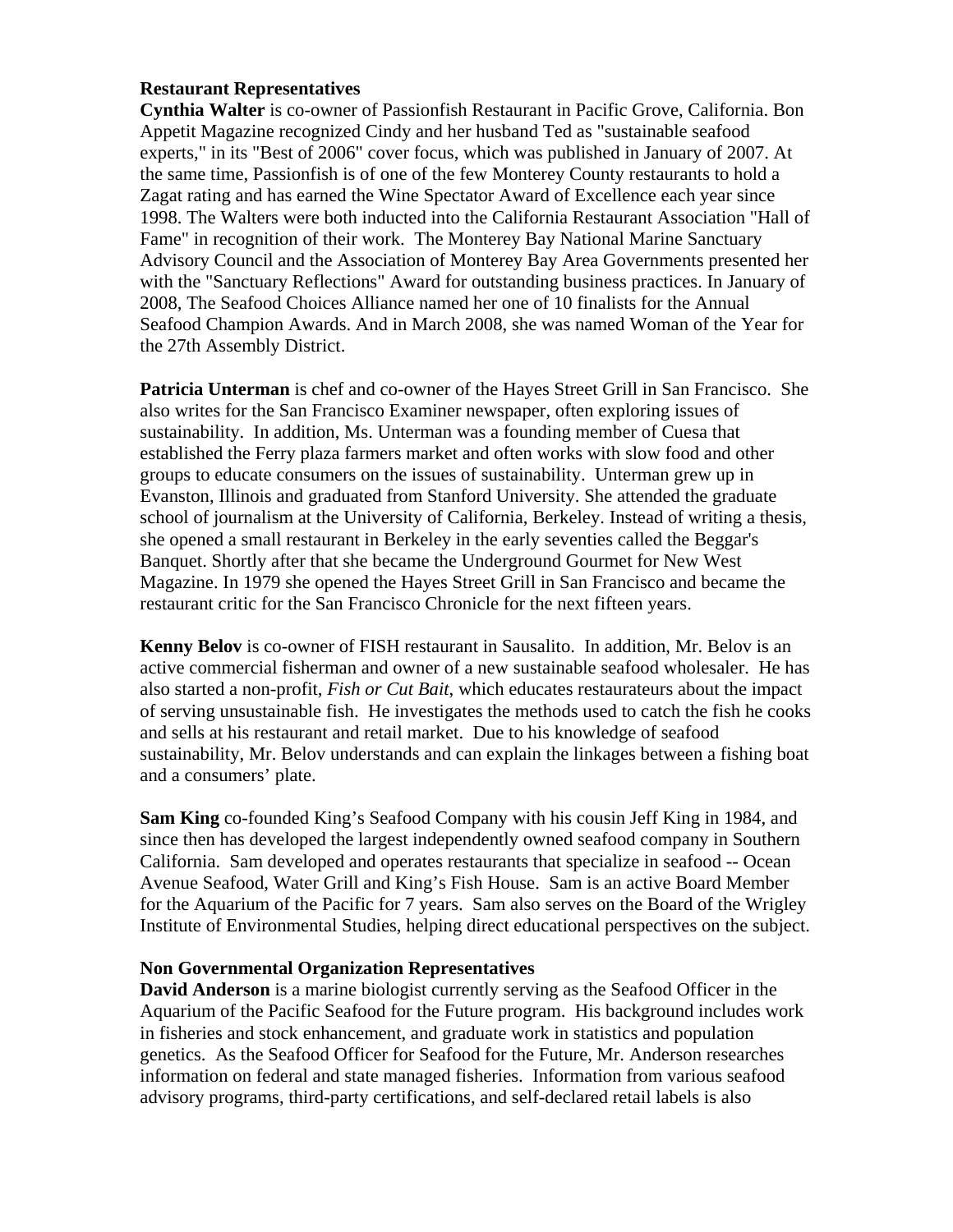compiled and compared to data from fisheries regulatory agencies. This information is used to create seafood recommendations for the Seafood for the Future program, which ensures that sustainable seafood is available to the public by connecting informed chefs with distributors and producers.

**Marcela Gutierrez** is currently the Marine Conservation Program Manager at WiLDCOAST. As part of her work she has developed a program entitled, "Defiende el Mar" (Defend the Sea) a campaign to foster marine stewardship amongst California's Hispanic population. In addition to her work at WiLDCOAST, Ms. Gutierrez was recently part of the South Coast Regional Stakeholder Group of the Marine Life Protection Act Initiative in Southern California. Ms. Gutierrez' also has experience in commercial seafood production and distribution, attained during her tenure as an operation manager for Oceanic Enterprises Incorporated.

**Mark Gold** currently serves as President of Heal the Bay in Santa Monica. Gold has experience working in multi-stakeholder policy making and technical advisory bodies, and helping to come up with recommendations and policies. Gold has participated in fish contamination studies and served on technical advisory committees for the Palos Verdes shelf DDT-PCB Superfund site. Recently, he sat on a small stakeholder committee that helped craft the water recycling policy for the state of California. Heal the bay recently received the excellence in water leadership award from ACWA in 2009. Gold holds a doctorate in Environmental Sciences and Engineering from the University of California, Los Angeles.

**Teri Shore** is Program Director at Turtle Island Restoration Network (TIRN). She directs all aspects of conservation, policy and advocacy campaigns for sea turtles and sustainable fisheries in California, Texas, Costa Rica, and Papa New Guinea. Shore has years of experience with fisheries, bycatch and endangered species issues and has handson experience with seafood marketing and partnering with responsible fishers. Shore managed the turtle-safe shrimp certification program working with shrimp fishers along the East Coast who developed the first Turtle Excluder Devices. In addition, she marketed turtle-safe shrimp and achieved national distribution to supermarket chains and high-end restaurants. She also participated in inspections of shrimp boats to verify independent compliance with TEDs laws. Launched in the 1990s, the turtle-safe shrimp program predated the Marine Stewardship Council and the rise of seafood sustainability cards.

#### **Scientific Community Representatives**

**Sarah Glaser** is currently studying California fisheries as a postdoctoral fellow at Scripps Institution of Oceanography where she earned her PhD in Biological Oceanography. She spent eight years studying the feeding habits of albacore tuna as they interact with other commercially harvested populations (such as squid, rockfish, and anchovy) in the California Current System (CCS). Currently, she is studying the links between climate, fishing, and changes in fish abundance for the suite of commercially harvested species in the CCS. The focus of her research has provided important connections to the fishing industry, commercial and recreational fisheries, and the state and national agencies that manage fisheries. Her research on albacore was conducted aboard recreational charter vessels, and she worked closely with commercial fishing vessels and the American Fisherman's Research Foundation, the organization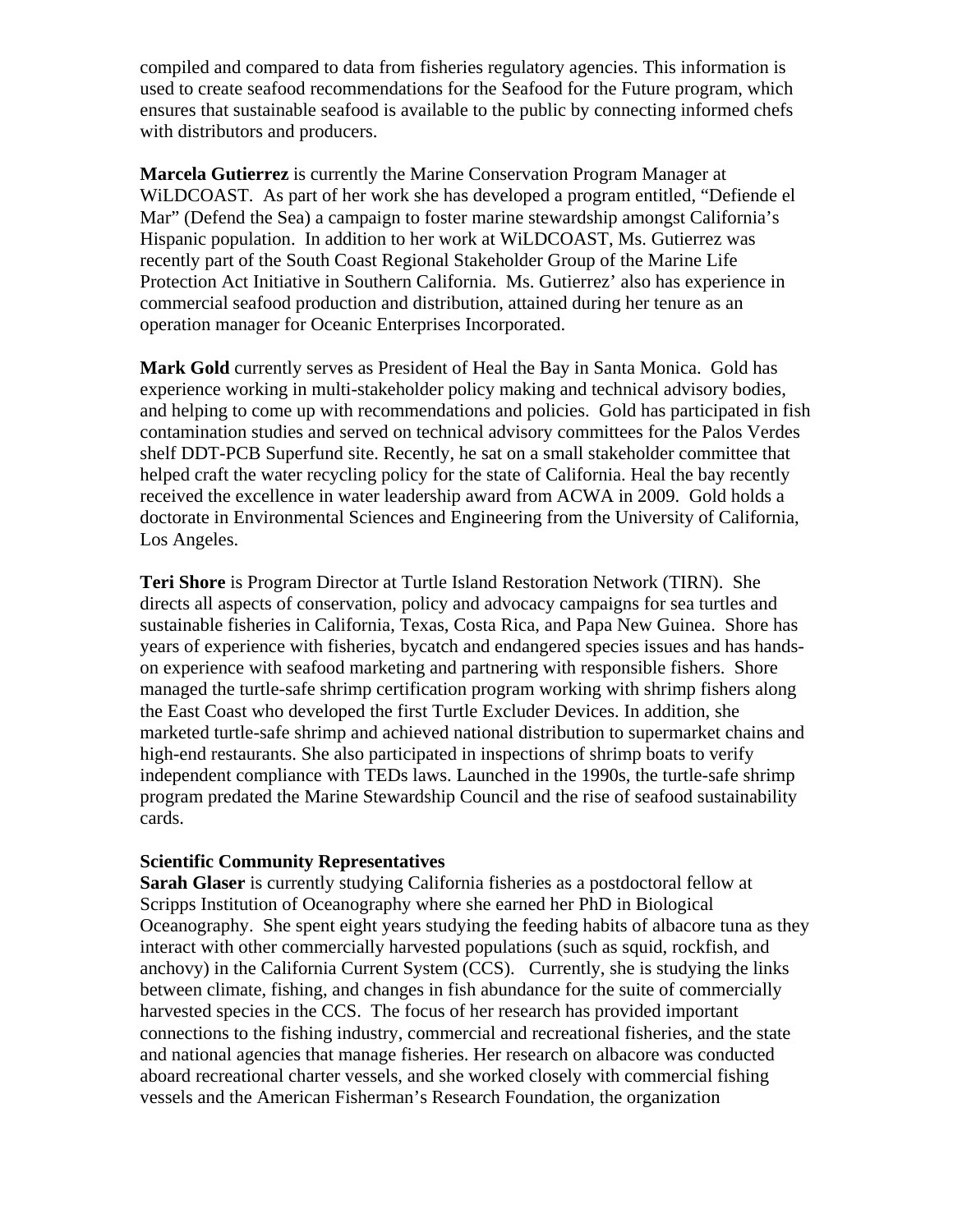representing the commercial albacore fishing fleet. Throughout her career, she worked in conjunction with stock assessment scientists at the Inter-American Tropical Tuna Commission and the National Marine Fisheries Service (NOAA), particularly the laboratory in La Jolla, CA.

**Michael De Alessi** holds his Ph.D. in the Department of Environmental Science, Policy, & Management at UC Berkeley, with a dissertation examining the environmental history, politics, and economics of fisheries policy in New Zealand. He also holds an M.A. in Marine Policy from the Rosenstiel School of Marine and Atmospheric Science at the University of Miami, as well as an M.S. in Management Science and Engineering and a B.A. in Economics from Stanford. His dissertation critiqued the current methodology for measuring sustainability in fisheries, and suggested improvements and explores uncertainty in harvest models.

**Sean Anderson** is an ecologist and assistant professor of Environmental Science and Resource Management at California State Channel Islands where he is now developing a center for coastal ecological restoration research and teaching.Mr. Anderson has served as an elected Director of the Ventura County Resource Conservation District for the past four years. In this role, he is a vocal advocate for sustainable food systems and the streamlining of various permitting and needlessly bureaucratic policies that degrade our local production and ultimately increase the ecological footprint of the food arriving to our market shelves here in California.

**David Hankin** has been a faculty member in the Fisheries department at Humboldt State University since 1978. He is a quantitative fishery scientist by training and his studies have focused primarily on life history and fishery management of Dungeness crab and Chinook salmon. In addition, he has considerable experience in stock assessment and sustainable fisheries and he has been very involved in assessment of potential long-term impacts of hatchery operations on Chinook salmon. He has been active in various fishery management forums, serving on the Pacific Fisheries Management Commission's Science and Statistical Committee for eight years and he was the lead in the development of management regulations for Klamath River Chinook salmon. He currently serves as one of two US members of the Pacific Salmon Commission's Committee for Scientific Cooperation, and as a member of the Science Advisory Team for the North Coast MLPA process in CA.

#### **Fishery Management/Government Representatives**

**Jonathan Hardy** currently serves on Senator Denise Ducheny's staff representing California's  $40<sup>th</sup>$  Senate District. Mr. Hardy has worked on several issues related to San Diego fisheries including the San Diego fisheries revitalization project, where he serves on the Core Committee. Mr. Hardy is presently helping to facilitate the San Diego Fishermen's Working Group (SDFWG). In this role, he is assisting in developing a Mission Based Strategy to create business, funding, employment, and marketing opportunities for the San Diego Commercial Fishing Industry, utilizing local production for local and regional consumption.

**Mark Helvey** is the Assistant Regional Administrator (ARA) for Sustainable Fisheries at NOAA's National Marine Fisheries Service (NMFS), Southwest Region. His duties include representing the agency as the regional designee at the Pacific Fishery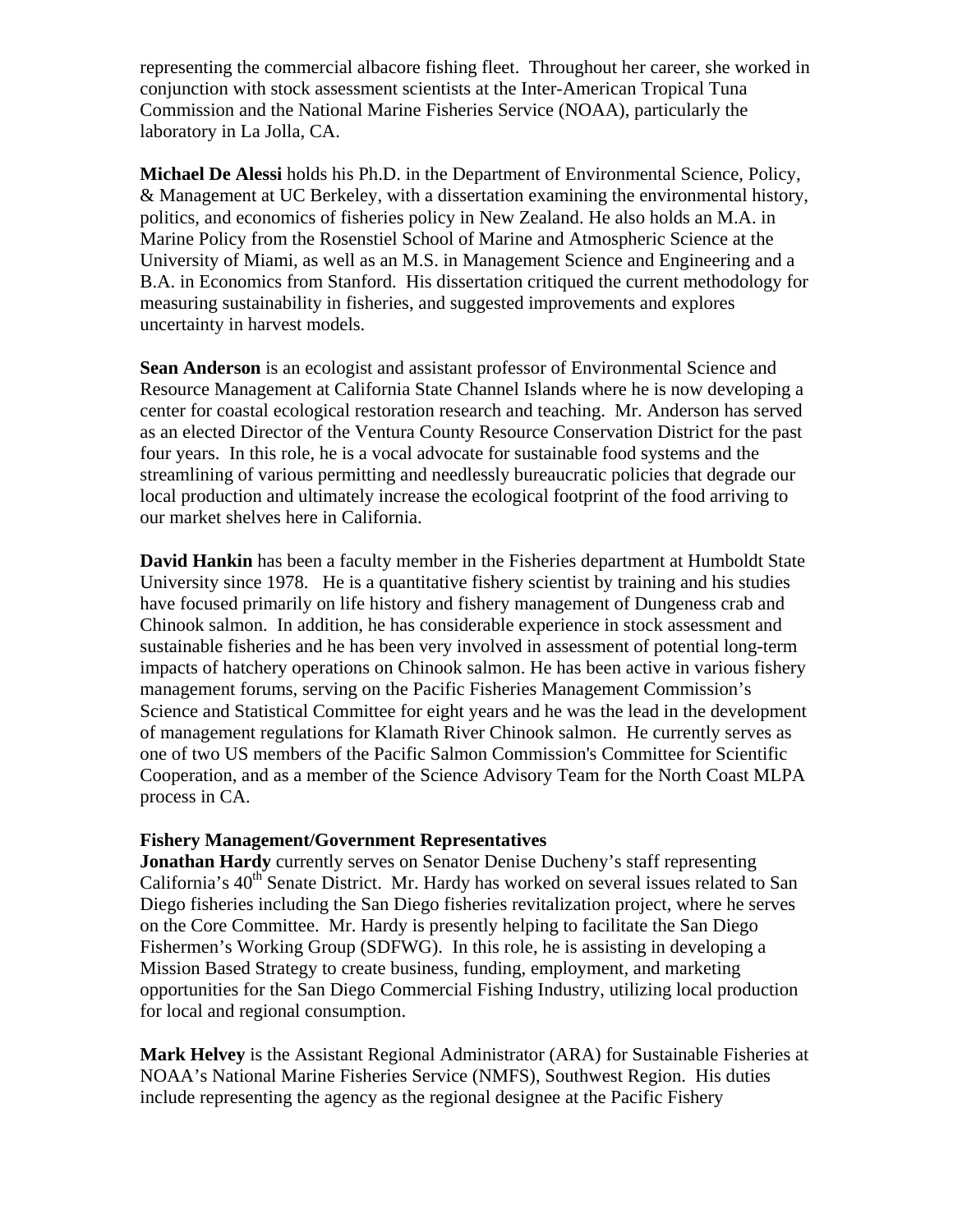Management Council on fishery issues affecting NMFS Southwest Region. He is also involved with Pacific-wide fishery issues pertaining to fisheries managed by the Inter-American Tropical Tuna Commission, the Western Central Pacific Fishery Commission, and the U. S.–Canada Albacore Treaty. All of his responsibilities revolve around sustainable fisheries and fishing practices. In addition, Mr. Helvey is responsible for implementing fishery regulations that achieve the objectives of the Magnuson-Stevens Conservation and Fishery Management Act (MSA), the Nation's fishing law.

**Rick Algert** currently is the Harbor Director for the City of Morro Bay where he oversees the city's 40-plus commercial waterfront leases and its harbor patrol services, as well as the harbor itself. Mr. Algert is also former chairman of the California Marine Affairs and Navigations Conference (CMANC), an advocacy group for the state's harbors, ports and other marine interests. He also serves as a partner with The Nature Conservancy on the Central Coast Groundfish Project and serves on California Fisheries Fund's business network advisory panel. Recently the panel conducted a branding study and strategy for Morro Bay and Central Coast fisheries.

**Richard Parrish** has more than 40 years experience working with California's commercial fisheries. This includes 8 years working with the California Department of Fish and Game with pelagic fishes and commercial rockfish fisheries. At the National Marine Fisheries Service (NMFS), Mr. Parrish served as one of the team members of the Coastal Pelagics Fisheries Management Plan where he helped develop the management plan for the sardine fishery. Since retiring, Mr. Parrish has worked with local commercial fisheries developing an analysis of the effects of current fishing regulations on fisheries, "*A Review of Traditional and Ecosystem-based Fishery Management in the Monterey Bay National Marine Sanctuary*". Mr. Parrish is familiar with the entire range of State and Federal fishery management regulations and holds a PhD. in Fisheries from Oregon State University with minors in Oceanography and Statistics.

**Paul Siri** served as the former Associate Director of the University of California's Bodega Marine Laboratory for 21 years. While there, Mr. Siri was responsible for development and operation of the Lab's ocean monitoring program. In 1997-98 Mr. Siri was a visiting scientist at the UN FAO when the Marine Stewardship Council was forming and participated in numerous seminars and consultations the MSB requested of FAO. Mr. Siri was also an invited project leader for the UN Expert Consultation of Inland Fisheries Enhancements as (Dhaka, Bangladesh 1997) well as an invited participant in the first World Forum of Artisnal Fisheries (Loctudy, France 1999). Mr. Siri served for three years as an invited member of the State Sustainable Agriculture Advisory Committee for specific guidance on fisheries and watersheds. Mr. Siri also serves as a consultant for the State of California on a number of related topics including collaborative fisheries, eco-system based management, and ocean energy.

#### **Commercial Fishing Representatives**

**Diane Pleschner-Steel** is the executive director of the California Wetfish Producers Association (CWPA), Diane spearheads California's sardine and squid fisheries. Ms. Pleschner-Steel has more than 25 years of in-depth knowledge of California fisheries and experience with California fishing communities. As contributing editor to Pacific Fishing Magazine from 1981–1991, she researched and published numerous feature articles on California fisheries and fisheries issues, ranging from Crescent City to San Diego. In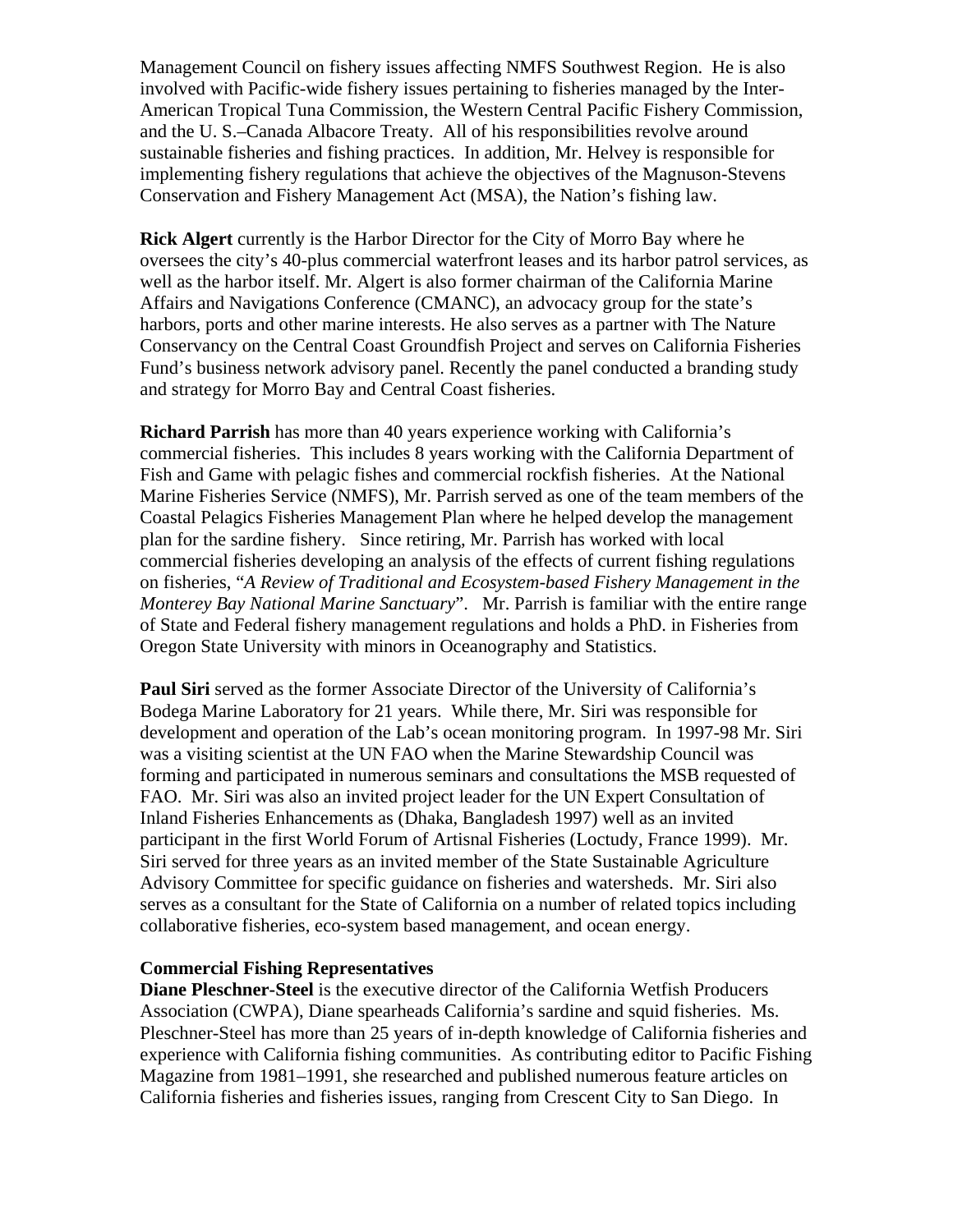1991 the California fishing industry leadership selected her to direct the California Seafood Council, an advisory body to the Department of Food and Agriculture, where she managed all aspects of the CSC, including promotion and marketing, from 1991 until the CSC closed its doors in 2001. In addition to her experience promoting fisheries, she has extensive knowledge of protocol for certification programs and guidelines for sustainability.

**Pietro Parravano** currently serves as the President of the Institute for Fisheries Resources. Since his tenure with the Pew National Ocean Commission, he has been active in promoting its recommendations of reforming ocean policy. He is a member of the California Sea Grant Advisory Board. He is co-chair of the Roots of Change Council and a founding member of the San Mateo County Food System Alliance. In 2005, he initiated the process to form a national organization of commercial fishermen. Now the group is established with a national membership. He has received numerous awards from all levels of government and community organizations for his advocacy of sustainable fishing. He received his master's degree in biology from Eastern Michigan University.

**Stephanie Mutz** is the research coordinator for Commercial Fishermen of Santa Barbara (CFSB) organization which integrates regional efforts of fishing communities with the aim of improving the economic and biological sustainability of fisheries. She has more than ten years of experience involving investigating and planning for marine policy, conservation and research. In addition, she has a commercial fishing license, and is involved with a number of fisheries out of the Santa Barbara port. As the Research Coordinator of CFSB, she sustains relationships and collaborates with NGO's, government agencies and university researchers, and coordinates projects that Commercial Fishermen of Santa Barbara pursues to further ensure healthy and sustainable fisheries. Mutz holds a Master's degree in Marine Science from James Cook University in Townsville, Australia.

**Wayne Heikkila** is the executive director of the Western Fishboat Owners Association (WFOA) since 1995 which represents about 300 commercial albacore vessels on the west coast and nearly 100 local support businesses. Wayne serves on many federal and international management delegations and is involved in WFOA's efforts to secure Marine Stewardship Council certification for all U.S. albacore trollers. He also has the unique experience of being a fisherman for salmon, crab, and albacore on the west coast, and growing up in a diverse fishing family.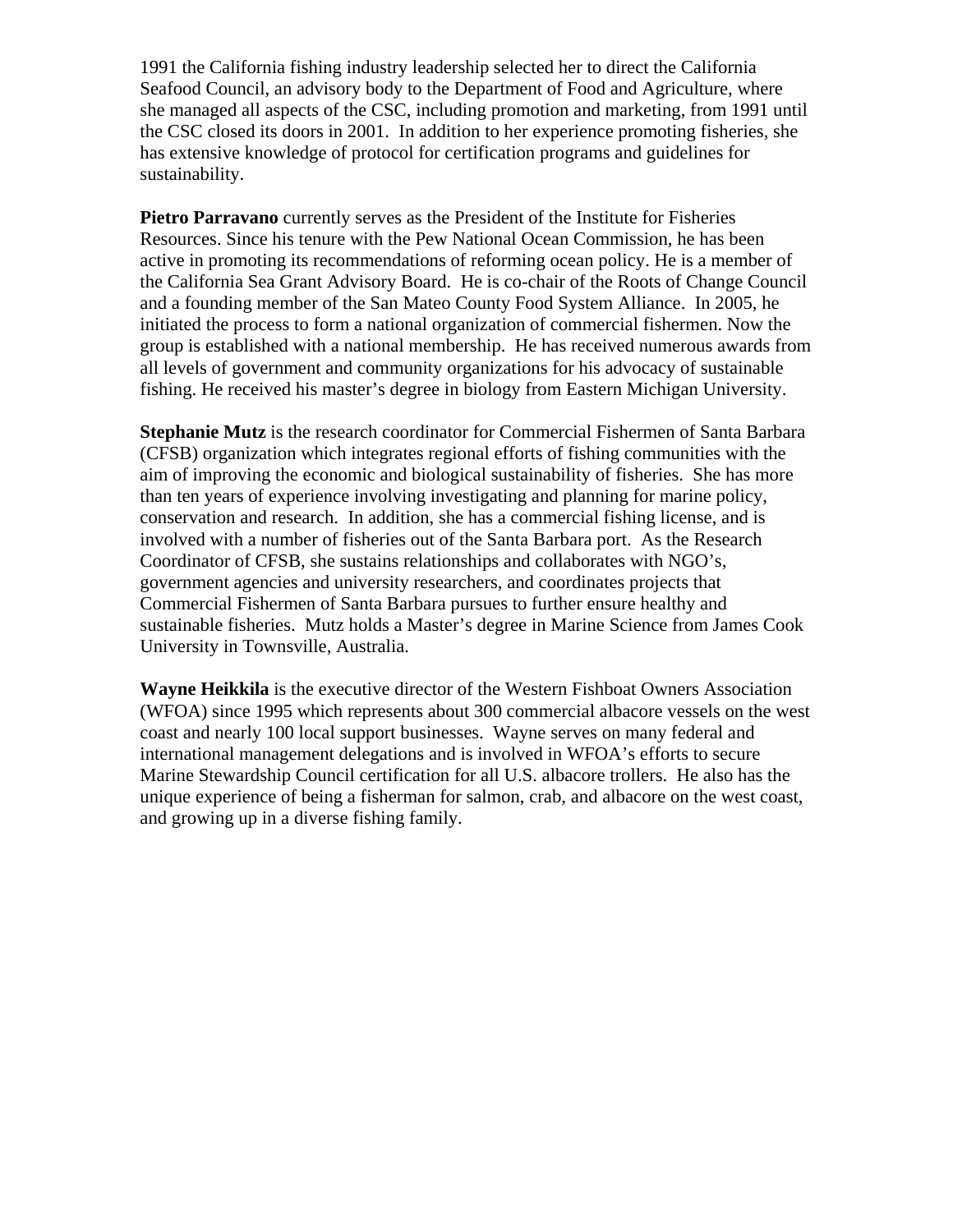#### *All Nominations:*  **Fish Processor/Retailer**

Antonio de Lucia, Long Beach Seafood Don Albert, Albert Seafood Giovanni Comin, Central Coast Seafood Timothy O'Shea, CleanFish Dale Sims, Cleanfish Roy Camblin, Cleanfish Logan Kock, Santa Monica Seafood Paul Johnson, Monterey Fish Company Matthew Owens, FishWise Sam King, King Seafood Matt Stein, King Seafood

#### **Restaurant**

Ted Burke, Shadowbrook Restaurant Michael Wagner, Andria Seafood Cynthia Walter, Passionfish Restaurant Michael Hutchison, Bartell Hotels Patty Unterman, Hayes Street Grill Kenny Belov, FISH Restaurant

#### **NGO**

Cassen Trenor, Greenpeace Mark Gold, Heal the Bay Marie Logan, Food and Water Watch Christopher Chin, COARE Eli Saddler, Ocean Health Lia Protopapadakis, Santa Monica Bay Restoration David Anderson, Aquarium of the Pacific Marcela Gutierrez, WiLDCOAST Teri Shore, Turtle Island Restoration Network

#### **Scientific Community**

Jayson Smith, California State University, Fullerton Phaedra Doukakis, Institute for Ocean Conservation Science, Stony Brook University Robert Mazurek, Management Planning Consultant, Resources Legacy Fund Foundation Robert Warner, University of California Santa Barbara Michael Graham, Moss Landing Marine Labs Matt Kay, University of California Santa Barbara Sarah Glaser, Scripps Michael De Alessi, Stanford Sean Anderson, CSU Channel Islands David Hankin, Humboldt State University

#### **Fishing Official/Government/Public**

Jonathan Hardy, Office of Senator Denise Ducheny Richard Parrish, retired NMFS biologist Rick Algert, Morro Bay Harbor Director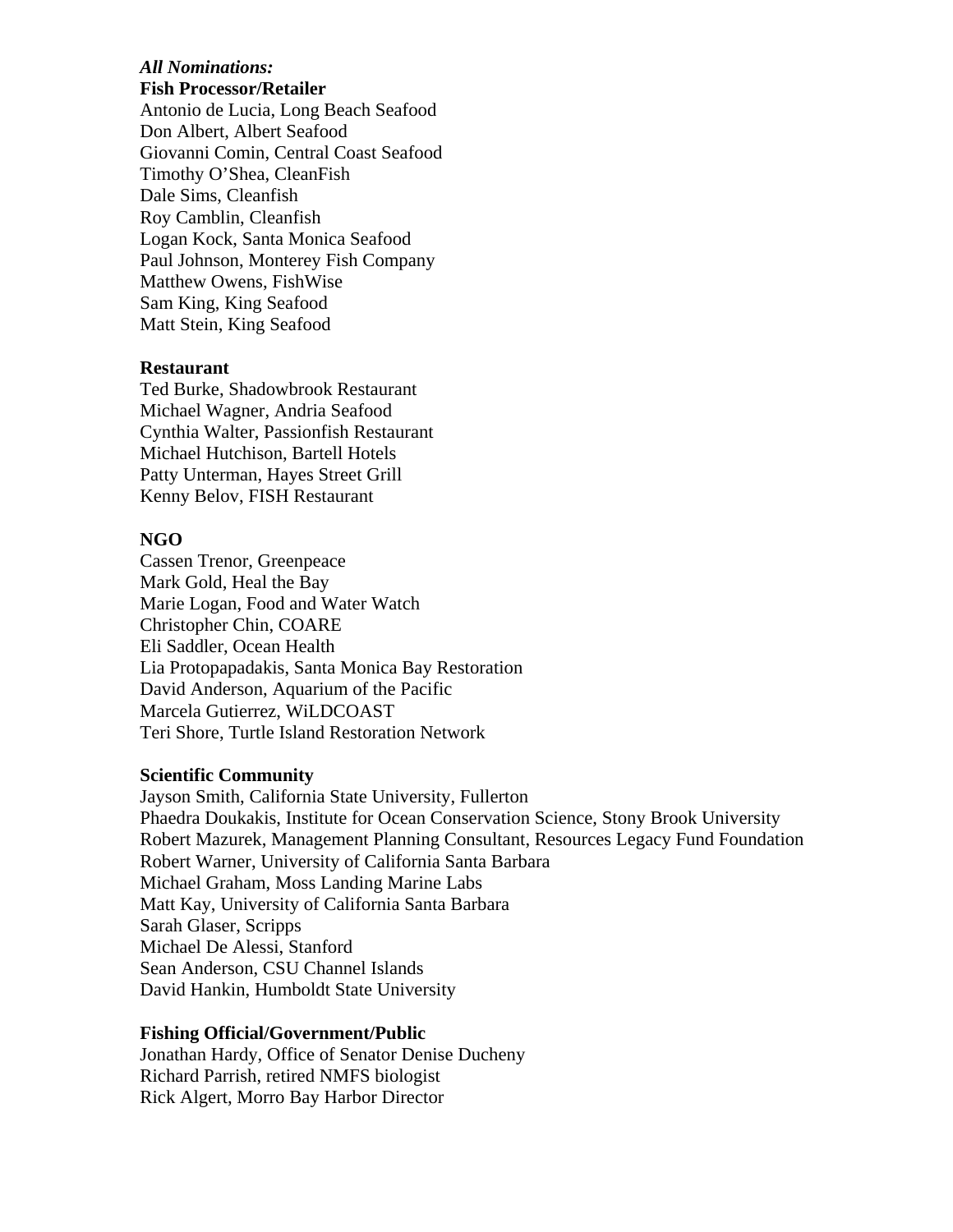Mark Helvey, NMFS, Southwest Region Paul Siri, Marine Consultant

#### **Commercial Fishing**

Diane Pleschner-Steel, California Wetfish Producers Larry Collins, Crab Boat Owners Association of SF Pietro Parravano, Institute for Fishery Resources and San Mateo County Harbor District Stephanie Mutz, Commercial Fishermen of Santa Barbara Wayne Heikkila, Western Fishboat Association Sara Randall, Institute for Fishery Resources

## *Appointment of CSSI Advisory Panel Alternates*

Although all recommended CSSI Advisory Panel members have confirmed that they are able and willing to serve, unforeseen circumstances may arise. Because the people appointed to these positions do not have alternates, it is in the best interest of the CSSI Advisory Panel to have replacement representatives appointed as quickly as possible. Since the OPC meets only quarterly, staff is requesting the Council to grant authority to the Chair to fill a vacancy if one arises.

# *Additional Panel Information:*

## **Panel Time Commitment**

Once a panel has been selected it will meet three to five times throughout the year to review fishery certification protocols and develop ideas for a marketing strategy, in addition to work via email between in person meetings. The work of the panel will be guided by one or more professional facilitators and supported by OPC staff.

#### **Panel Process**

Panel representatives will provide recommendations to guide California fisheries to become certified in concert with OPC staff, provide advice in developing a marketing strategy and logo for sustainable California fisheries. The final result of all these issues will then be submitted to the OPC for approval.

#### **Panel Tasks**

The CSSI Advisory Panel will play a critical role in ensuring that the state receives authoritative and robust advice on these important issues. Members of the CSSI Advisory Panel will be called upon to:

- Review the guidelines for seafood certification set forth by the Food and Agriculture Organization of the United Nations (FAO) as well as other similar programs
- Provide advice about how guidelines should be tailored for California fisheries to navigate through existing sustainable certification processes
- Develop recommendations on how to develop a sustainable seafood marketing program for California fisheries
- Identify any critical issues that should be of concern to the OPC and the state regarding developing a sustainable seafood program in California

#### **Compensation**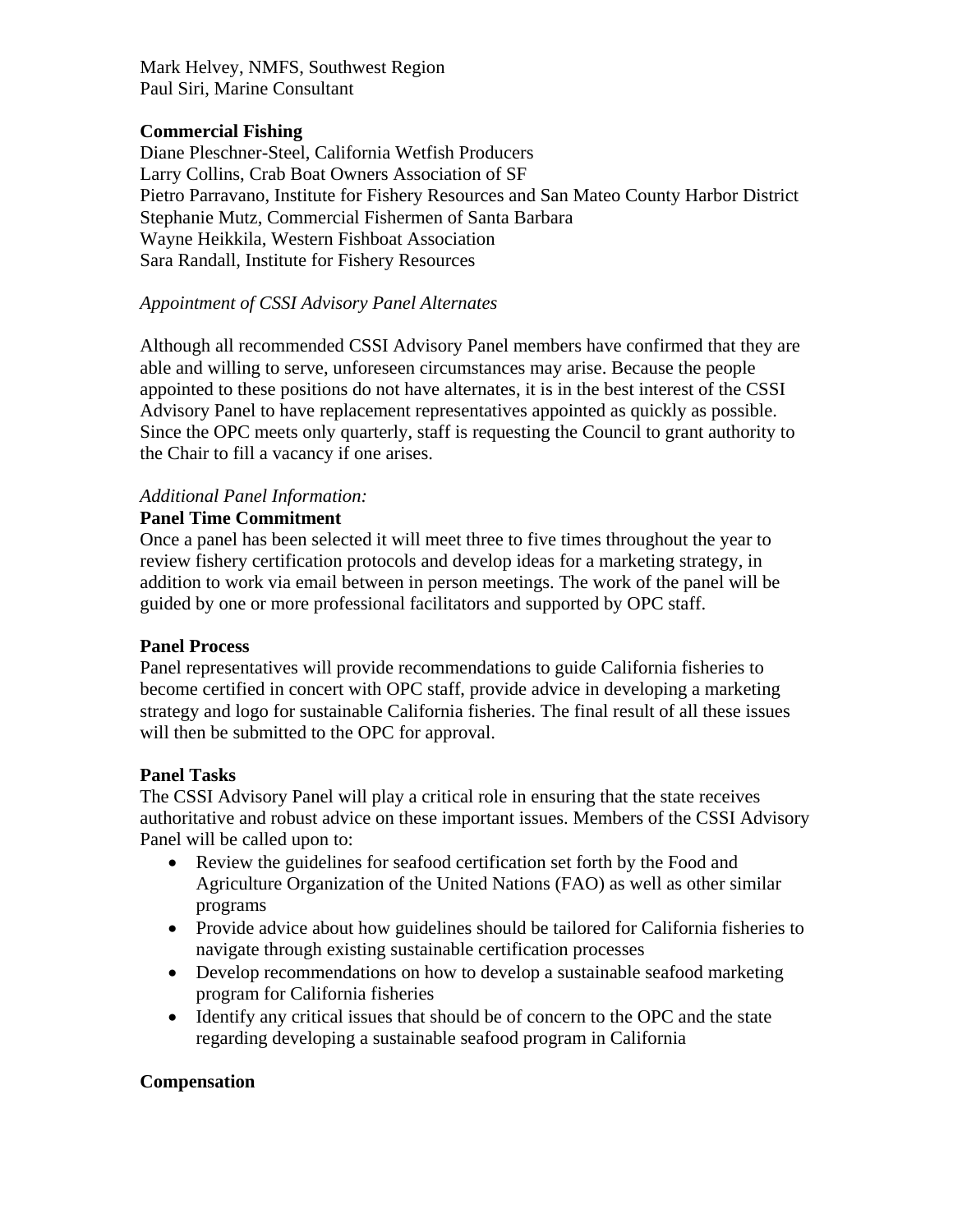The OPC anticipates that it will be able to pay travel expenses for the members of the panel. Other than travel costs, members will serve as volunteers. Due to the ongoing budget crisis, the OPC does not anticipate making any grants or loans pursuant to AB 1217 during calendar year 2010. However, the OPC is currently exploring other potential funding sources and partnerships that may advance the goals of AB1217 in the near term.

## **Conflict of Interest**

In general, the CSSI Advisory Panel will be eligible to apply for OPC funds for research support but members will be expected to recuse themselves from review processes or decisions where they have a clear financial or other personal interest in the outcome.

## *Scientific Review*

It is anticipated that the Ocean Science Trust (OST) staff and SAT (Science Advisory Team) will work with OPC staff to support the work of the advisory panel.

## **2) Marketing assistance program**

AB 1217 requires the OPC to work with the California Department of Food and Agriculture (CDFA) to develop and implement a successful marketing campaign for certified California Seafood. Currently, two California fisheries have already developed marketing schemes with CDFA, the Chinook salmon fishery and the sea urchin fishery.

According to the California Department of Food and Agriculture, the purpose of CDFA marketing programs is to provide producers and handlers an organizational structure, operating under government sanction, which allows them to solve production and marketing problems collectively that they could not address individually. Current marketing programs' activities include commodity promotion, research, and maintenance of quality standards. Some of the programs carry out all three authorized activities while others carry out only one or two, depending on the needs of each respective industry. These organizations provide a structure for solving problems and also provide a vehicle for collecting funds to support activities<sup>[6](#page-12-0)</sup>.

## **3) Competitive grant and loan program**

When funds are appropriated or otherwise become available, OPC staff will recommend to the Council grant and loan support for California fisheries to complete the California certification process. These fisheries must meet the standards that are developed by the CSSI Advisory Panel.

OPC staff would recommend grants to sustainable California fisheries that would help reduce the financial hurdles to adopting sustainable practices and meeting certification requirements.

## **4) The design of a label that may be used to exclusively identify seafood caught in California**

<span id="page-12-0"></span> 6 California Department of Food and Agriculture marketing programs, site accessed at: http://www.cdfa.ca.gov/mkt/mkt/about.html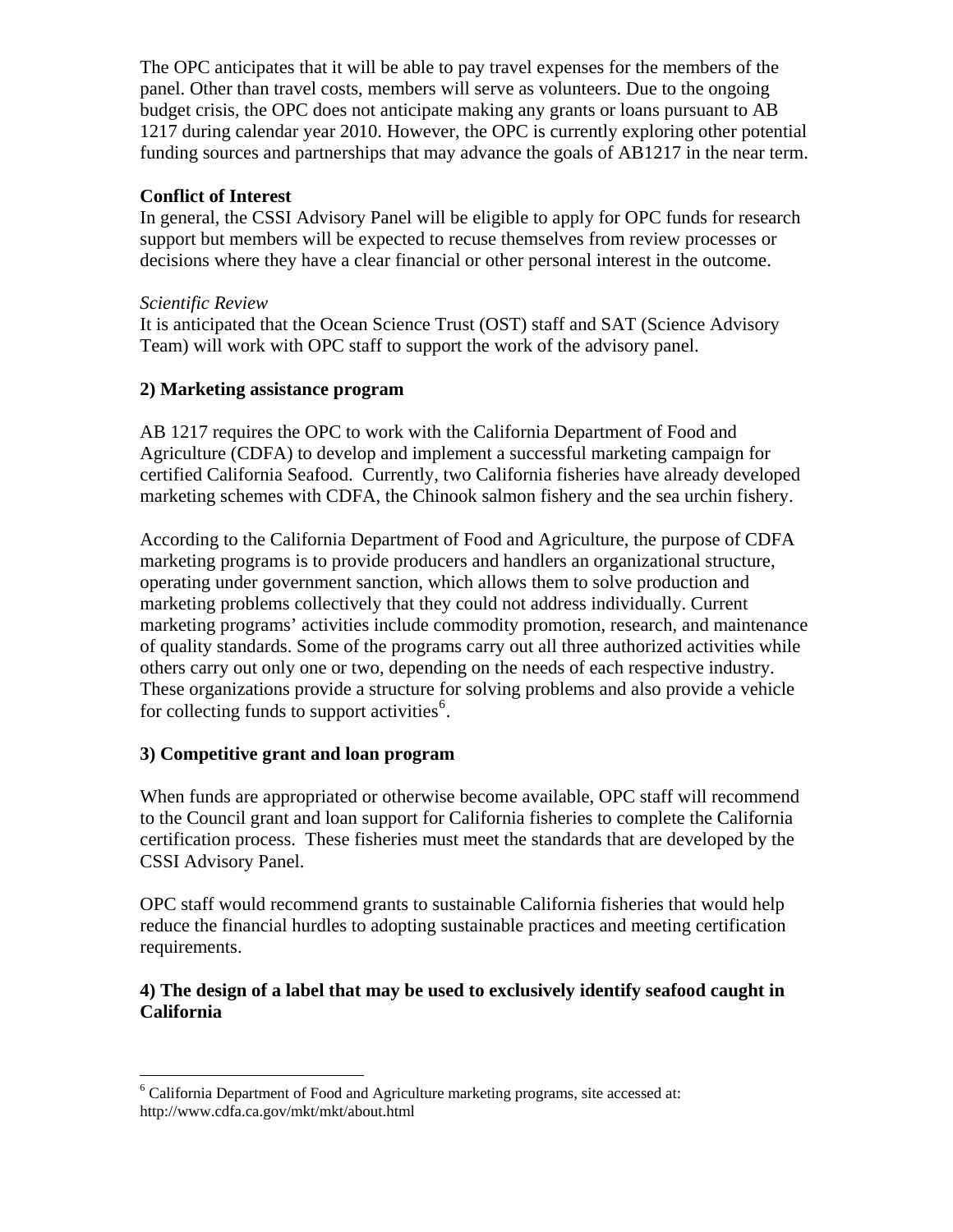The statute also requires the Council to develop a label or labels to identify Certified California seafood. OPC staff envisions that that the California label could promote various ports throughout the state, thereby promoting the 'buy local' and sustainability concepts that are popular<sup>[7](#page-13-0)</sup>.

Eco-labels are marks on products that are "deemed to have fewer impacts on the environment than functionally or competitively similar products" (Carolyn Deere, Ecolabelling and Sustainable Fisheries, IUCN 1999). One of the goals of an eco-label is to provide buyers with information on a product's environmental or ecological production, such as the fact that the product is produced in a way that ensures sustainability of the resource. In the context of fisheries, eco-labels are often, but not always, concerned with the overall ecological sustainability of a given fisheries' system, meaning the biological system and the management system.

Over the past decade, the number and range of seafood eco-labelling initiatives has grown along with the range of claims made and the range of goals set. The risk of potential consumer confusion or a lack of confidence in seafood eco-labeling, among buyers along the supply chain (processors, retail seafood outlets, chefs, or the end consumer) only increases with the increase in the myriad of seafood labels. Clearly, there is a need to ensure the credibility of seafood eco-labels if the overarching goal of improving the sustainability of marine fisheries is to be achieved. Therefore, it is critical that redundancy is minimized for what ever system California uses to certify its fisheries to avoid consumer confusion and to take advantage of existing certification processes.

# C**ONSISTENCY WITH THE CALIFORNIA OCEAN PROTECTION ACT:**

This project is consistent in the following respects:

 $\overline{a}$ 

The California Ocean Protection Act (COPA) identifies duties and activities of the Council in PRC Section 35615. These include coordinating activities of state agencies, establishing policies to coordinate the collection of scientific data related to the ocean, transmitting the results of research and investigations to state agencies to provide information for policy decisions, and identifying desirable changes in state and federal law.

Convening an advisory panel is consistent with these COPA objectives in that the CSSI Advisory Panel will make recommendations to OPC staff and to the Council to provide incentives for sustainable fisheries in California (Pub. Res. Code **§** 35617(b). The advisory panel meetings will provide a forum for the various stakeholders to discuss various standards and in particular how to create mechanisms to ensure that more California fisheries achieve certification. This will help to ensure both the success of various fisheries, as well as the ecosystems that sustain them, and the historic fishing legacy of California.

<span id="page-13-0"></span> $7$  The statute defines sustainable as: (1) Continuous replacement of resources, taking into account fluctuations in abundance and environmental variability. (2) Securing the fullest possible range of present and long-term economic, social, and ecological benefits, while maintaining biological diversity. The label should reflect these practices. See sec 3550(c).